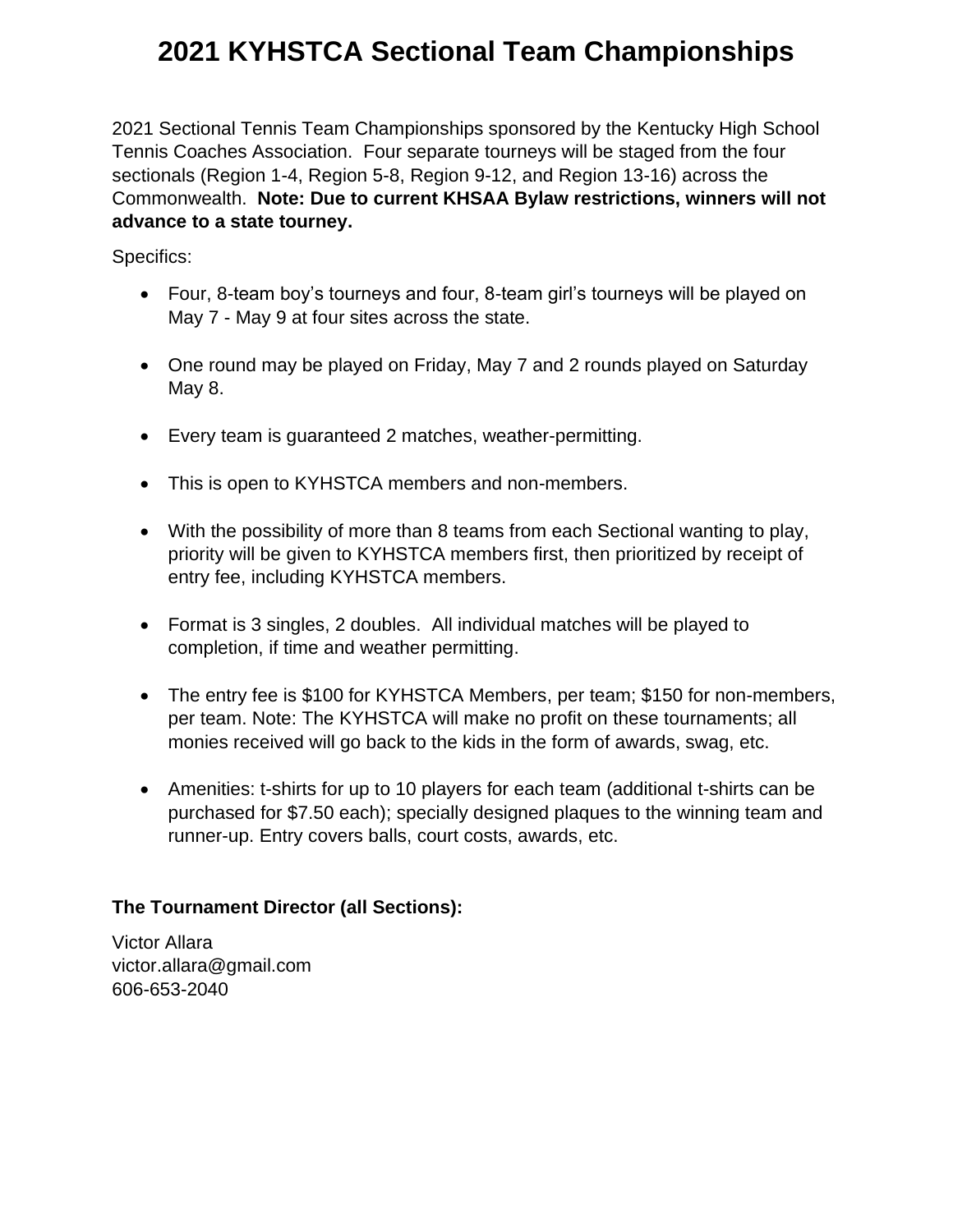### **The 4 Section Tournament Directors/Sites/Email/Phone numbers:**

You should contact your Section's Tournament Director directly with any questions you may have.

**Section 1**- Kelly Hack – Paducah Tillman High School (Paducah) kelly.hack@paducah.kyschools.us 270-331-4038

**Section 2**- Gil Downs - St. Xavier High School (Louisville) DownsG@saintxfac.com (502) 637-4712

**Section 3**-Tao Costello – Boyle Co High School (Lexington) [tao.costello@boyle.kyschools.us](mailto:tao.costello@boyle.kyschools.us) 859-319-4849

**Section 4**-Victor Allara – Pikeville High School (Pikeville) victor.allara@gmail.com (606) 653-2040

## *This would be a great time to join the Kentucky High School Tennis Coaches Association since the KYHSTCA Board has extended the Free Membership through this season.*



TO ENTER: Complete the online entry form that is available on our website at [http://www.kyhstca.org/strength-of-rosters.html.](http://www.kyhstca.org/strength-of-rosters.html)

Then send your entry fee, with your school, identify that it is for either a Boy's team, Girl's team or Both teams and your Section number to our Treasurer at the following address:

Terry Bunnell C/O The Peoples Bank PO Box 1209 Glasgow, KY 42142-1209 **Checks should be made payable to KYHSTCA**

This is a two (2) step process, the entry form to your Tournament Director and payment of your entry fee to KHSTCA Treasurer Terry Bunnell, both must be completed to establish your priority of entry into the tournament. Remember, priority will be given to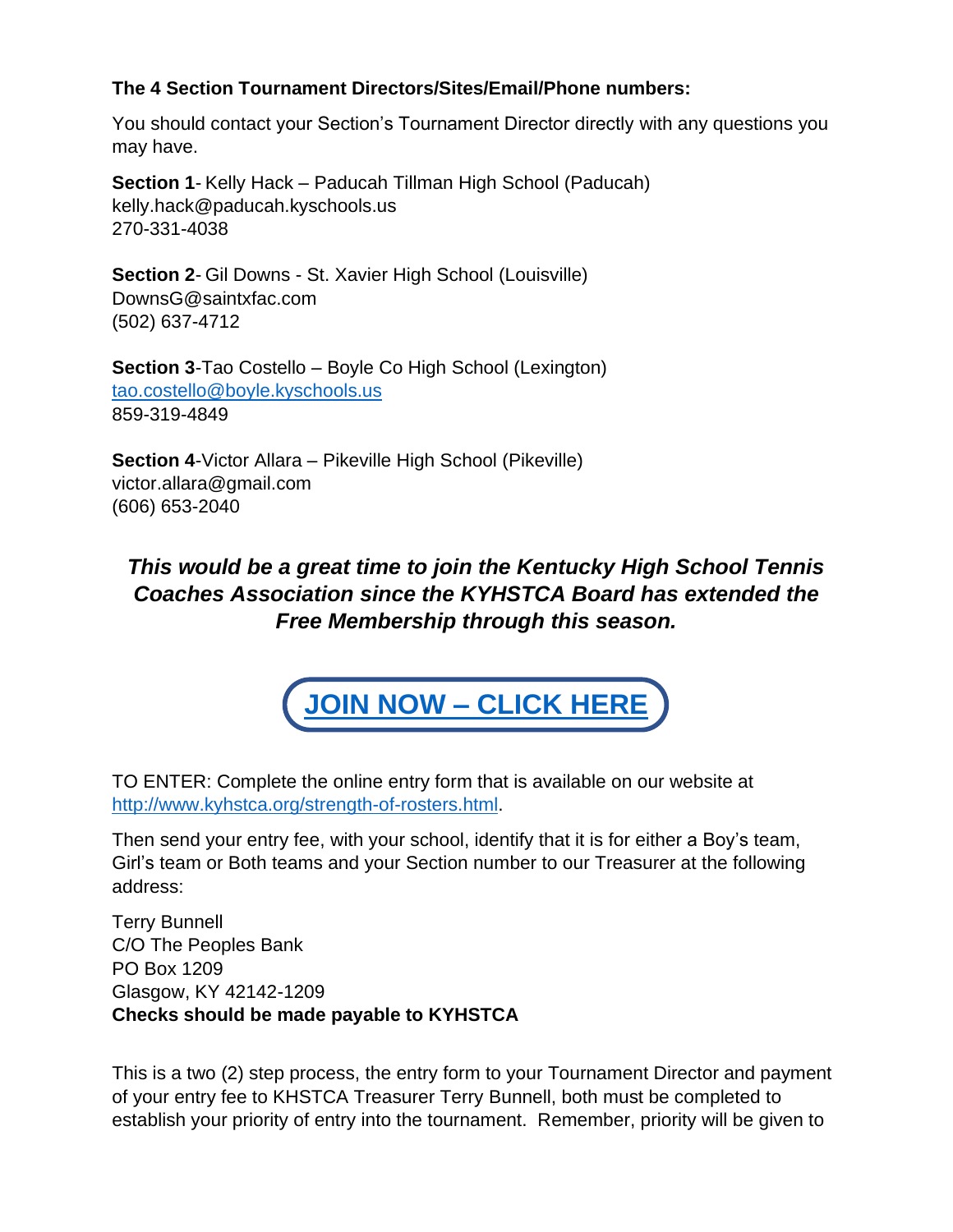KYHSTCA members first, then prioritized by receipt of entry form and payment of entry fee.

Last Day to Entry: Entry Forms **AND** payment of Entry Fee must be received by April 15, failure to meet deadline could result in loss of entry into the tournament.

## **Sectional Tournament Guidelines:**

The Sectional Team Tournament will consist of 8 Boys teams and 8 Girls teams in each section. Each team will play a minimum of 2 team matches, weather permitting. A Sectional Team Champion trophy will be awarded to the winner and a Team Runner Up trophy will be awarded to the Winner/Runner Up in each section. The tournament is open to all Kentucky High School teams. **Entries will be limited to the first 8 teams in each section to register, based on priority of the entries defined above.** 

### **The tournament fee is \$100\* for KYHSTCA Member Coaches and some sections may add an additional fee for court rentals.**

The Sectional Tournament Director will be responsible for taking team entries for their section. The Sectional Team Tournament draw will be held on Sunday May 2nd. The draw will be open to the public and will be available online via Zoom video.

Each participating coach is responsible for submitting a strength roster to the Sectional Manager by Monday, April 26. The strength roster must list player in order of singles strength. The roster must contain a minimum of 3 players with no maximum. <http://www.kyhstca.org/strength-of-rosters.html>

These rosters will be used throughout the tournament play to verify legal lineups for each match. T-Shirts and any other swag is limited to 10 players only (additional may be purchased above 10 players).

Coaches must be prepared to defend their roster to the Sectional Manager if challenged by participating coaches. All rosters will be posted on the KYHSTCA website once they are received and are subject to challenge by the other coaches in your section tournament. Once rosters have been posted and verified by the first match, there can be no changes in the order of strength for the tournament.

Team match will be a total of 5 points, with 3 singles matches (3 points) and 2 doubles matches (2 points). Each of the singles and doubles matches will be the best 2 out of 3 sets with a match tiebreaker (10 point) played in lieu of a 3rd set.

Coaches must submit their match lineup to the opposing coaches at least 15 minutes prior to the start of each match. Singles players must be played in order of strength. Doubles teams with a lower combined number must play above the higher combined